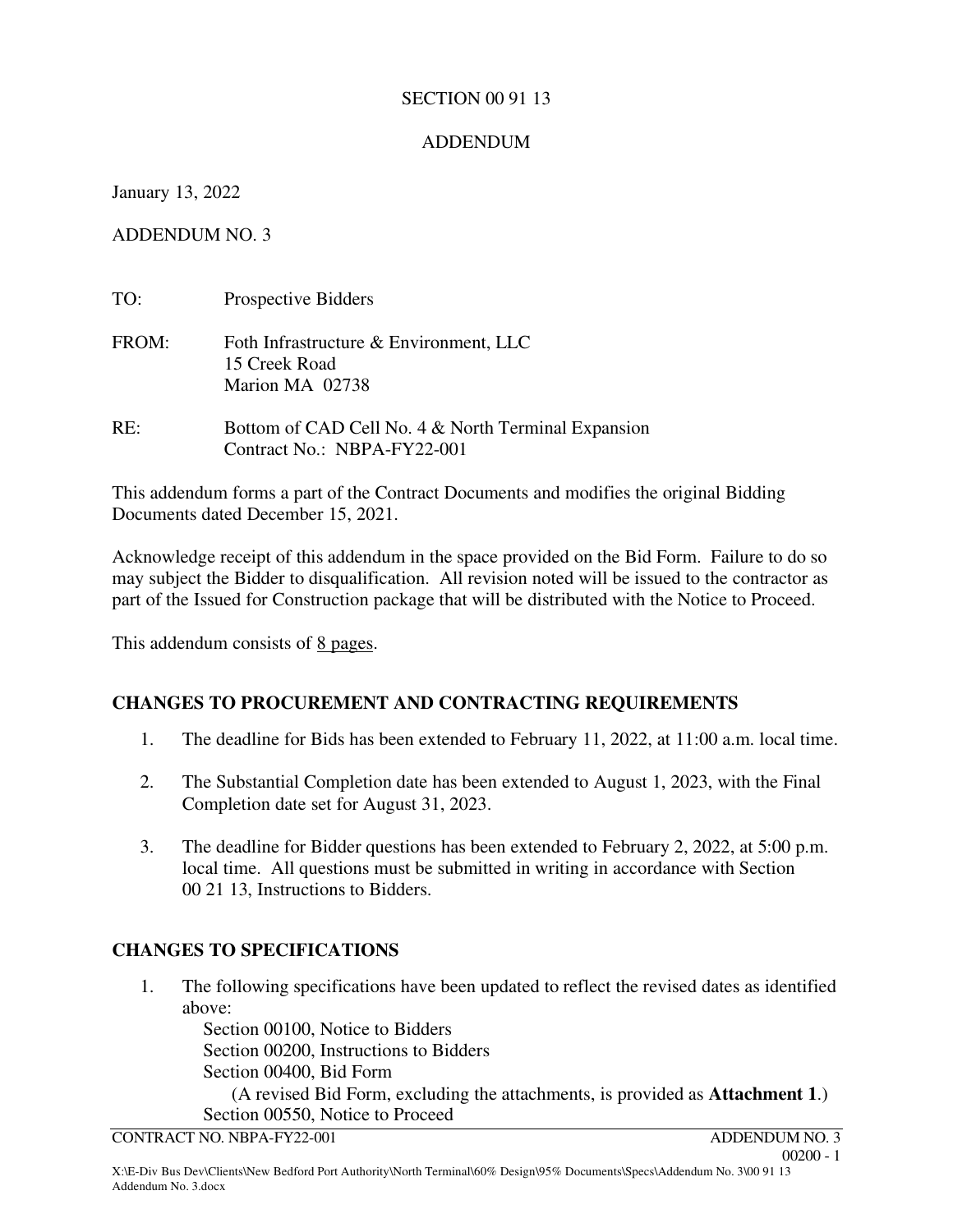# **CHANGES TO DRAWINGS**

2. Drawing V09 (Terminal Demolition Plan Sheet 2 of 3) has been revised to reflect the inclusion of the existing floats and associated piles into the demolition scope of work. See revision cloud for specific work area notes. The revised Drawing is provided as **Attachment 2.**

## **QUESTIONS AND RESPONSES FROM PROSPECTIVE BIDDERS FOLLOWING THE PRE-BID CONFERENCE AND ADDENDUM NOs. 1 AND 2**

- 1. Q: Cashman Dredging formally requests a two (2) week extension to the current bid date of January 28. We are requesting this extension to further evaluate project sequencing options beneficial to all parties and partnering opportunities.
	- A: Refer to CHANGES TO PROCUREMENT AND CONTRACTING REQUIREMENTS section on page 1.

# **NOTE: The remaining questions that were submitted will be addressed in the next addendum.**

Susan E. Nilson, P.E. Certifying Engineer Foth Infrastructure & Environment, LLC

# END OF ADDENDUM

CONTRACT NO. NBPA-FY22-001 ADDENDUM NO. 3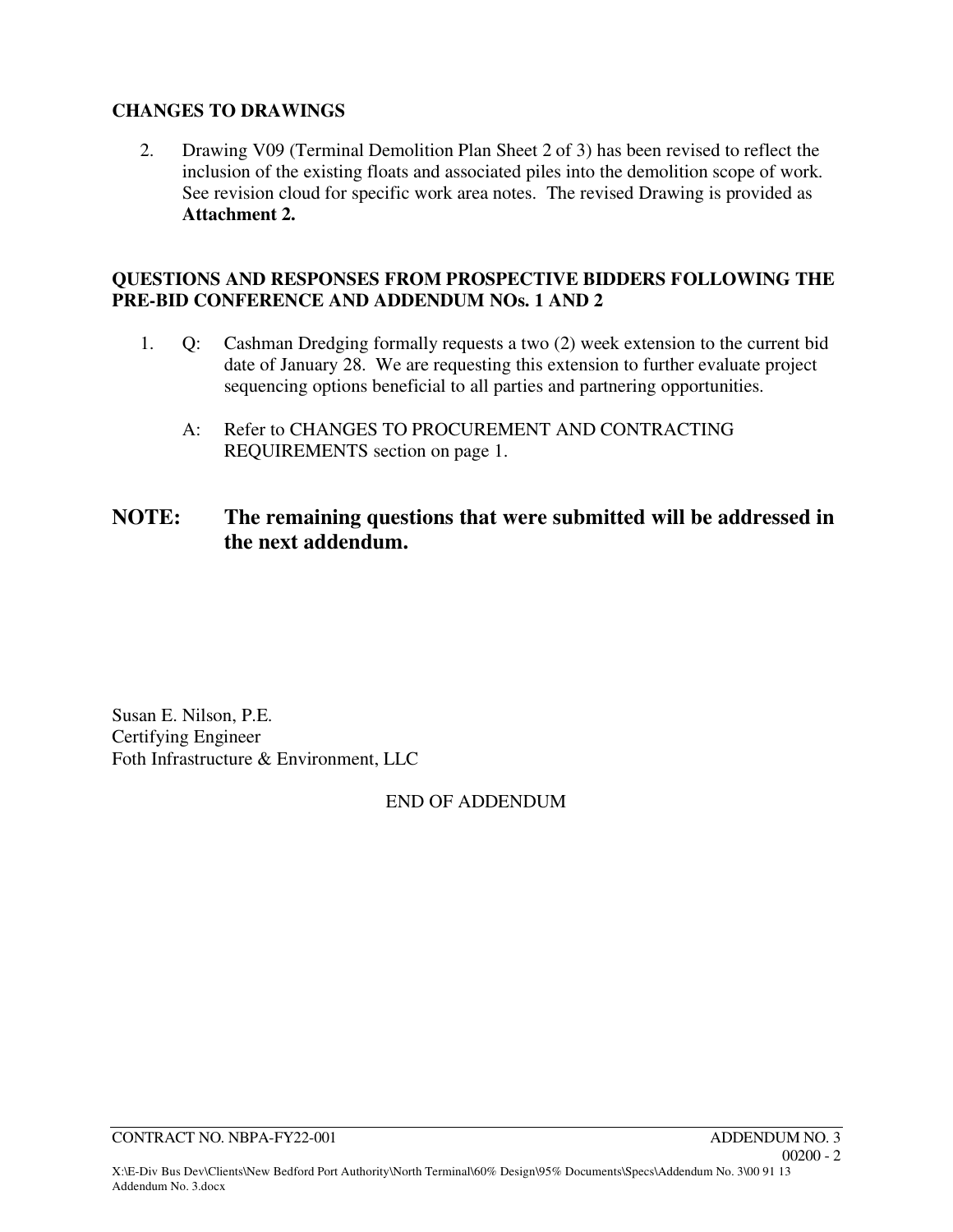Attachment 1

# Specifications – Revised

Section 00400 Bid Form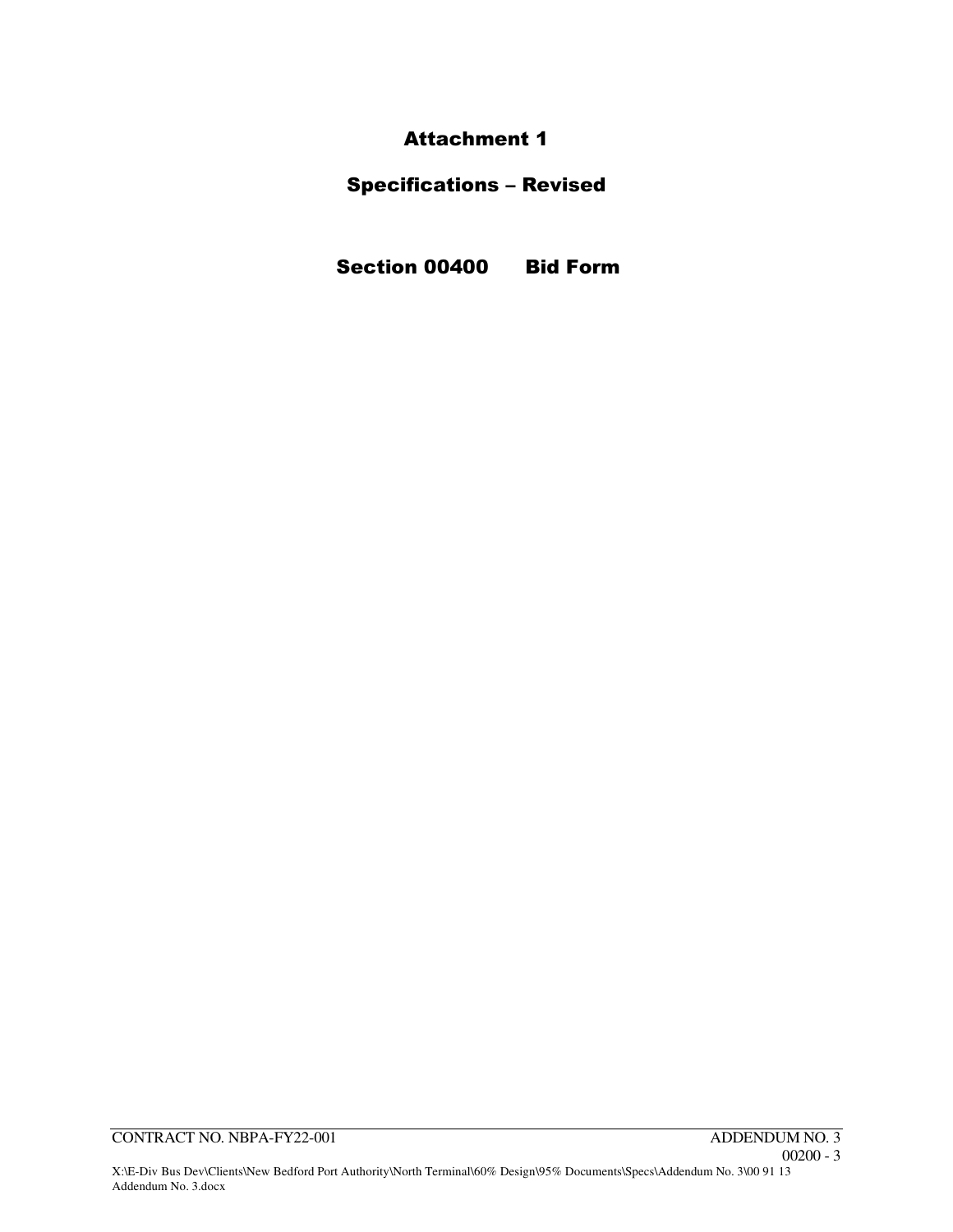#### SECTION 00400

## BID FORM

TO: New Bedford Port Authority

PROJECT: BOTTOM OF CAD CELL NO. 4 & NORTH TERMINAL EXPANSION PROJECT New Bedford, Massachusetts NBPA Contract No.: NBPA-FY22-001

\_\_\_\_\_\_\_\_\_\_\_\_\_\_\_\_\_\_\_\_\_\_\_\_\_\_\_\_\_\_\_\_\_\_\_\_\_\_\_\_\_\_\_\_\_\_\_\_\_\_\_\_\_\_\_\_\_\_\_\_\_\_\_

\_\_\_\_\_\_\_\_\_\_\_\_\_\_\_\_\_\_\_\_\_\_\_\_\_\_\_\_\_\_\_\_\_\_\_\_\_\_\_\_\_\_\_\_\_\_\_\_\_\_\_\_\_\_\_\_\_\_\_\_\_\_\_

\_\_\_\_\_\_\_\_\_\_\_\_\_\_\_\_\_\_\_\_\_\_\_\_\_\_\_\_\_\_\_\_\_\_\_\_\_\_\_\_\_\_\_\_\_\_\_\_\_\_\_\_\_\_\_\_\_\_\_\_\_\_\_

DATE: \_\_\_\_\_\_\_\_\_\_\_\_\_\_\_\_\_\_\_\_\_\_\_\_\_\_\_\_\_

SUBMITTED BY:

(full name)

(full address)

1.00 OFFER

Having examined the Place of the Work and all matters referred to in the Instructions to Bidders and the Contract Documents, prepared by Foth Infrastructure & Environment, LLC (Engineer for the above mentioned project), we, the undersigned, hereby expressly offer to enter into a Contract to perform the Bottom of CAD Cell No. 4 & North Terminal Expansion Project as set forth in the project documents, for the Price of:

Total Bid (base bid) (in figures):  $\quad \quad$  \[ \]

Total Bid (base bid) (in words) \_\_\_\_\_\_\_\_\_\_\_\_\_\_\_\_\_\_\_\_\_\_\_\_\_\_\_\_\_\_\_\_\_\_\_\_\_\_\_\_\_\_\_\_\_\_\_\_\_\_\_\_\_\_\_\_\_ dollars

We have included herewith, the unit price bid forms, and the required security deposit or Bid Bond as required by the Instruction to Bidders.

This project is exempt from all Massachusetts sales taxes.

The undersigned proposes to furnish through their bid price all charges, including all supervision, technical personnel, labor, materials, equipment, tools, appurtenances, services, and anything else necessary to perform and complete this Contract pursuant to the plans and project manual for the hereby stated unit price bid prices as listed below:

Unit prices are to be written in both words and figures. In case of discrepancy, the unit price shown in words will govern.

CONTRACT NO. NBPA-FY22-001 BID FORM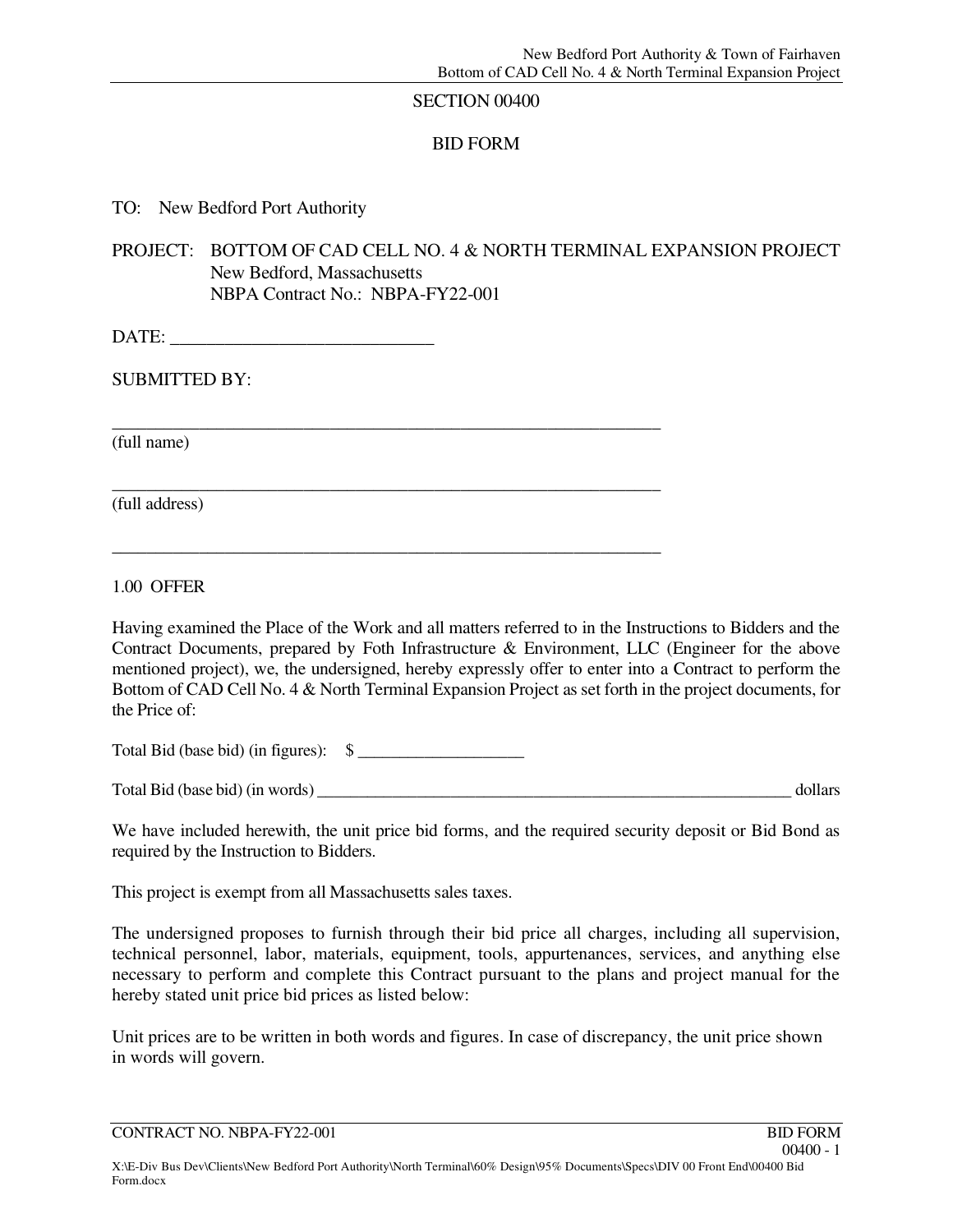Bidders shall enter bid amounts for all items indicated on the Unit Price Bid Schedule – Section 00410. The NBPA reserves the right to award the Contract on the basis of the Base Bid Price including any Optional Bid Items, whichever is in the best interests of the NBPA, up to the amount of funds available and in consideration of the work to be performed. Bidders shall provide bid amount to perform all work under each individual item. Unbalanced bid items may be a basis for disqualification of bid.

## 2.00 ACCEPTANCE

This offer shall be open to acceptance and is irrevocable for ninety (90) days, excluding Saturdays, Sundays, and legal holidays, from the Bid closing date.

If this Bid is accepted by the Owner within the time period stated above, we will:

Execute the Agreement within three (3) days of receipt of Notice of Award.

 Furnish the required Performance Bond and Payment Bond within three (3) days of receipt of Notice of Award.

 Commence work within ten (10) days of receiving a written Notice to Proceed (NTP) or Partial Notice to Proceed (PNTP).

If this Bid is accepted within the time stated and we fail to commence the Work or we fail to provide the required Bond(s), the security deposit shall be forfeited as damages to the Owner by reason of our failure, limited in amount to the lesser of the face value of the security deposit or the difference between this Bid and the Bid upon which the Contract is signed.

In the event our Bid is not accepted within the time stated above, the required security deposit shall be returned to the undersigned, in accordance with the provisions of the Instructions to Bidders; unless a mutually satisfactory arrangement is made for its retention and validity for an extended period of time.

### 3.00 CONTRACT TIME

If this Bid is accepted, the Bidder hereby agrees, after a Notice of Award (**FEBRUARY 18, 2022**), to provide any and all submittals and forms as set forth herein such that a PNTP may be issued NO LATER than **MARCH 14, 2022** and a full NO LATER than **APRIL 28, 2022**. The Contractor will be required to receive an approved Work Plan submittal prior to issuance of a Full NTP. No additional performance time will be allowed on account of the Contractor's failure to provide any and all timely submittals and forms as required in the project specifications and plans with Substantial Completion on or before **AUGUST 1, 2023**.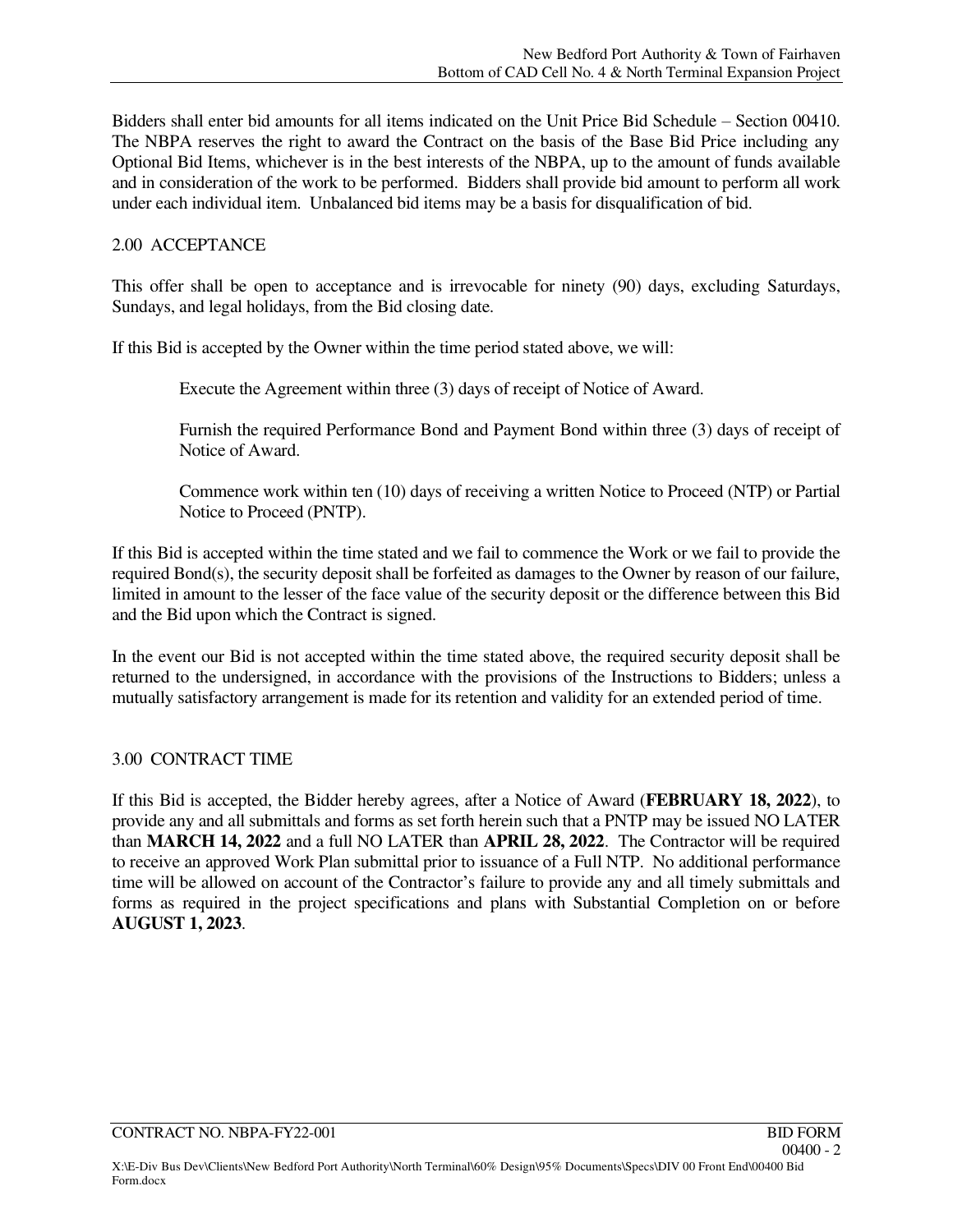#### 4.00 ADDENDA

The following Addenda have been received. The modifications to the Contract Documents noted therein have been considered and all costs thereto are included in the Bid Price.

Addendum # \_\_\_\_\_\_ Dated

Addendum # Dated \_\_\_\_\_\_\_\_\_\_\_\_\_\_\_\_\_\_\_

Addendum # Dated \_\_\_\_\_\_\_\_\_\_\_\_\_\_\_\_\_\_\_

Addendum # Dated \_\_\_\_\_\_\_\_\_\_\_\_\_\_\_\_\_\_\_

Addendum # Dated \_\_\_\_\_\_\_\_\_\_\_\_\_\_\_\_\_\_\_ Addendum # Dated \_\_\_\_\_\_\_\_\_\_\_\_\_\_\_\_\_\_\_

Addendum # Dated \_\_\_\_\_\_\_\_\_\_\_\_\_\_\_\_\_\_\_

5.00 BID FORM SIGNATURE(S)

The Corporate Seal of:

(Bidder - please print the full name of your Proprietorship, Partnership, or Corporation)

was hereunto affixed in the presence of:

(Authorized signing officer Title)

(Seal)

(Authorized signing officer Title)

If the Bid is a joint venture or partnership, add additional forms of execution for each member of the joint venture in the appropriate form or forms as above.

END OF SECTION

CONTRACT NO. NBPA-FY22-001 BID FORM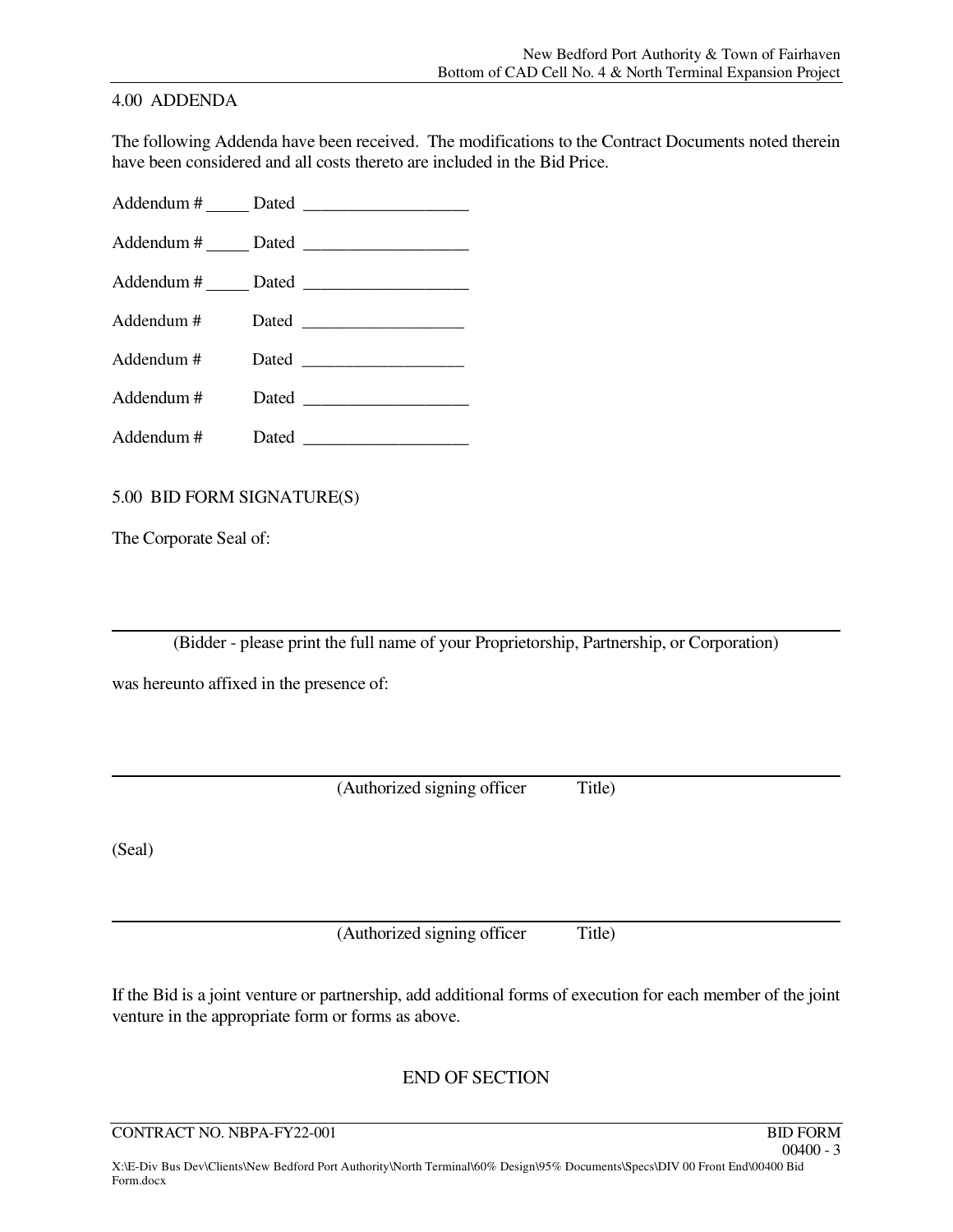# Attachment 2

# Drawing – Revised

Drawing V09 Terminal Demolition Plan Sheet 2 of 3